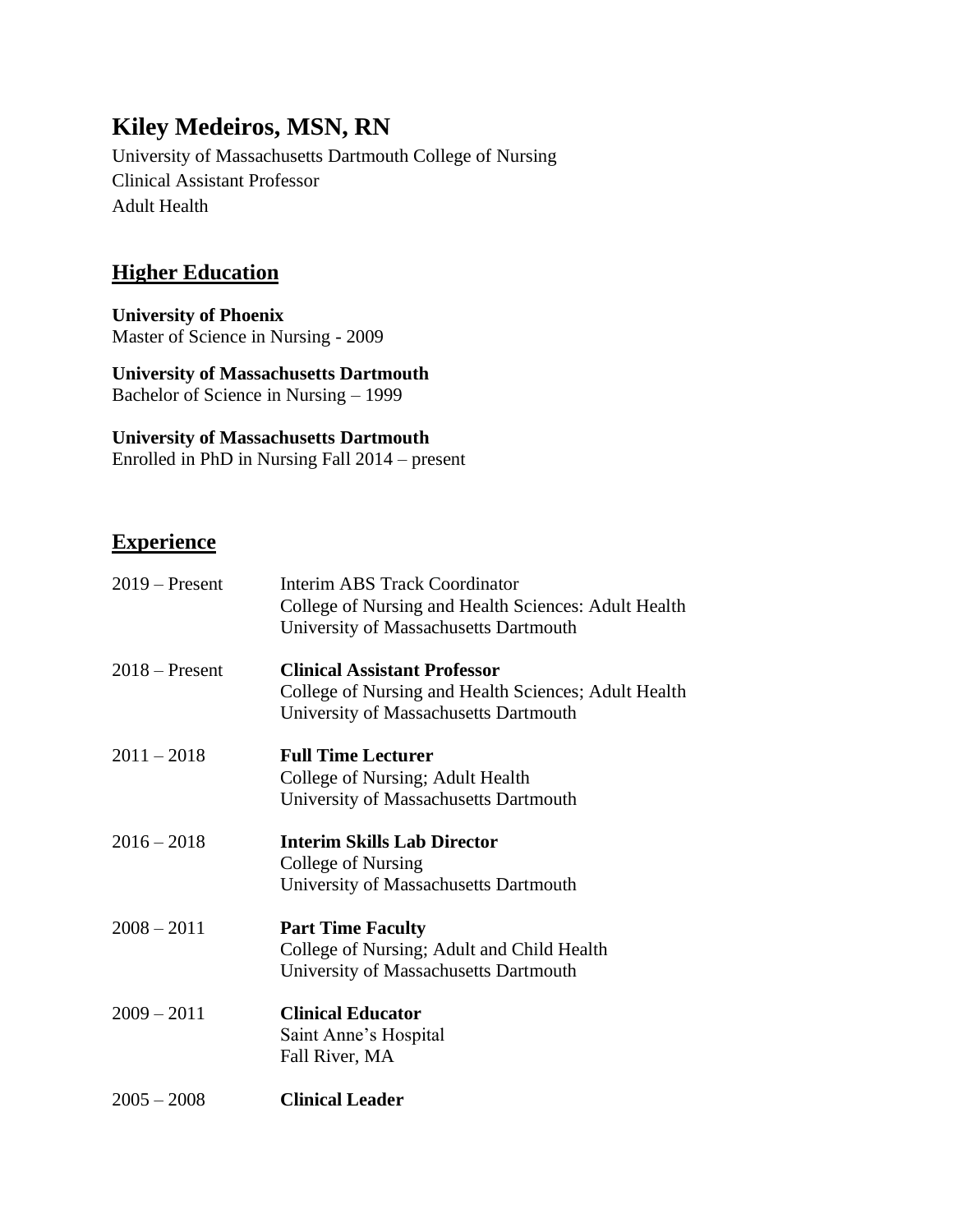Saint Anne's Hospital Fall River, MA

2003 – 2005 **Nursing Supervisor / Staff Nurse** Boswell Memorial Hospital Sun City, AZ

#### **Courses Taught at the University of Massachusetts Dartmouth**

#### **Fall 2021:**

NUR 326: Care of Adults with Acute and Chronic Illness NUR 457: Nursing Care of Persons with Complex Health Problems Experiential Learning (ABS Program) NUR 645: Teaching in the Clinical and Technology Enhanced Environment (Master's program)

#### **Summer 2021:**

NUR 106: Introduction to Professional Nursing (ABS Program)

#### **Spring 2021:**

NUR 326: Care of Adult with Acute and Chronic Illness (ABS program) NUR 455: Experiential Learning: Senior Mentorship

#### **Fall 2020:**

NUR 101: Introduction to University Skills NUR 255: Experiential Learning: Assessment and Foundational Nursing Skills (ABS program) NUR 326: Care of Adults with Acute and Chronic Illness NUR 645: Teaching in the Clinical and Technology Enhanced Environment (Master's program)

#### **Summer 2020:**

NUR 106: Introduction to Professional Nursing (ABS Program)

#### **Spring 2020:**

NUR 326: Care of Adult with Acute and Chronic Illness (ABS program) NUR 251: Experiential Learning: Knowledge Foundations in Nursing NUR 455: Experiential Learning: Senior Mentorship

#### **Fall 2019:**

NUR 255: Experiential Learning: Assessment and Foundational Nursing Skills (ABS program) NUR 326: Care of Adults with Acute and Chronic Illness NUR 327: Experiential Learning: Nursing Care for Adults Experiencing Illness

#### **Spring 2019:**

NUR 326: Care of Adult with Acute and Chronic Illness (ABS program) NUR 251: Experiential Learning: Knowledge Foundations in Nursing

#### **Fall 2018:**

NUR 326: Care of Adults with Acute and Chronic Illness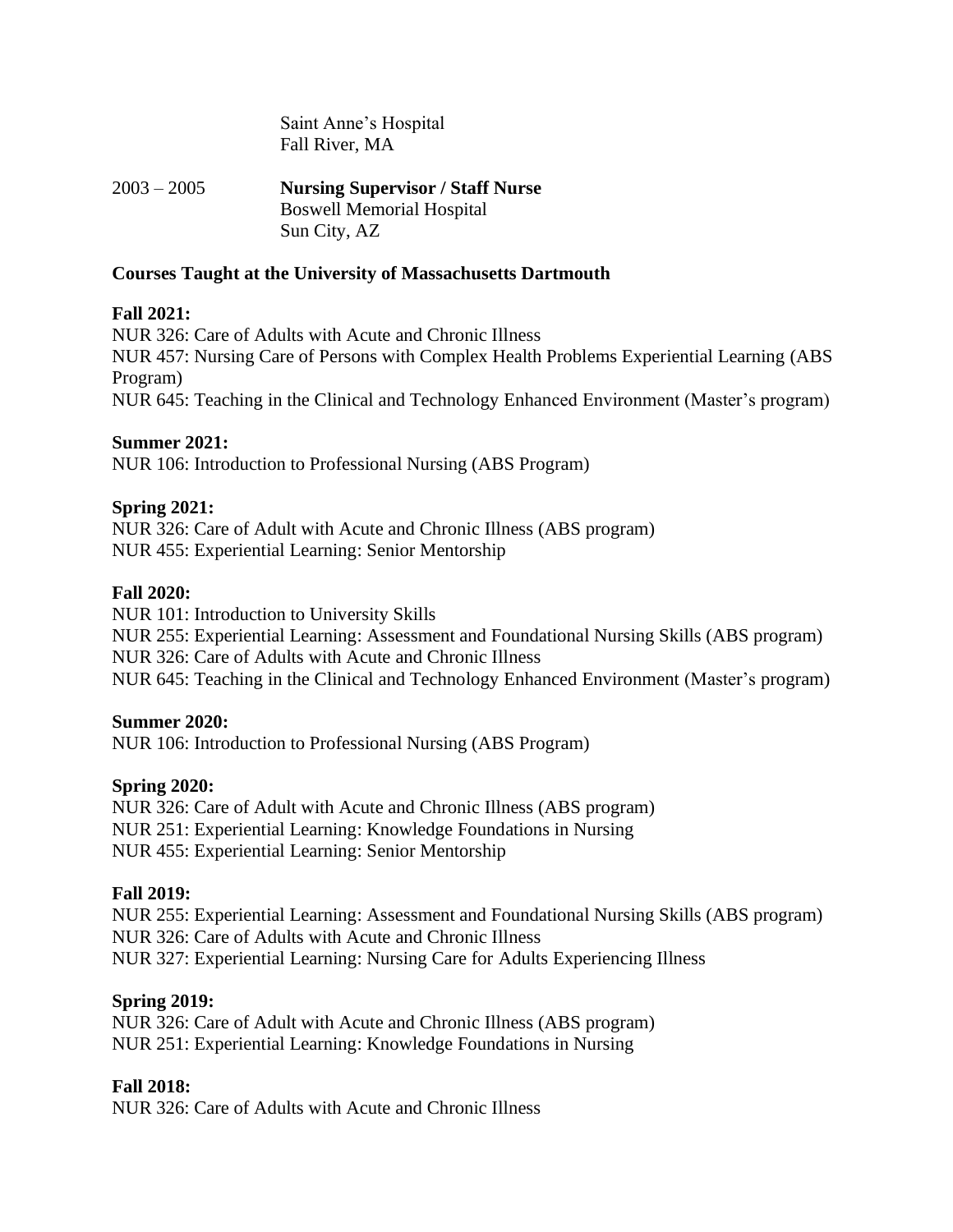NUR 327: Experiential Learning: Nursing Care for Adults Experiencing Illness

### **Spring 2018:**

NUR 326: Care of Adult with Acute and Chronic Illness (ABS program) NUR 251: Experiential Learning: Knowledge Foundations in Nursing

# **Fall 2017:**

NUR 326: Care of Adults with Acute and Chronic Illness NUR 327: Experiential Learning: Nursing Care for Adults Experiencing Illness

### **Spring 2017:**

NUR 326: Care of Adult with Acute and Chronic Illness (ABS program) NUR 251: Experiential Learning: Knowledge Foundations in Nursing

### **Fall 2016:**

NUR 326: Care of Adults with Acute and Chronic Illness NUR 327: Experiential Learning: Nursing Care for Adults Experiencing Illness

### **Spring 2016:**

NUR 250: Knowledge Foundations in Nursing NUR 455: Experiential Learning: Senior Mentorship

#### **Fall 2015:**

NUR 326: Care of Adults with Acute and Chronic Illness NUR 327: Experiential Learning: Nursing Care for Adults Experiencing Illness

#### **Spring 2015**

NUR 250: Knowledge Foundations in Nursing NUR 455: Experiential Learning: Senior Mentorship

#### **Fall 2014**

NUR 326: Care of Adults with Acute and Chronic Illness NUR 327: Experiential Learning: Nursing Care for Adults Experiencing Illness

#### **Spring 2014**

NUR 250: Knowledge Foundations in Nursing NUR 455: Experiential Learning: Senior Mentorship

#### **Fall 2013**

NUR 326: Care of Adults with Acute and Chronic Illness NUR 327: Experiential Learning: Nursing Care for Adults Experiencing Illness

#### **Spring 2013**

NUR 250: Knowledge Foundations in Nursing NUR 451: Experiential Learning: Complex Health Problems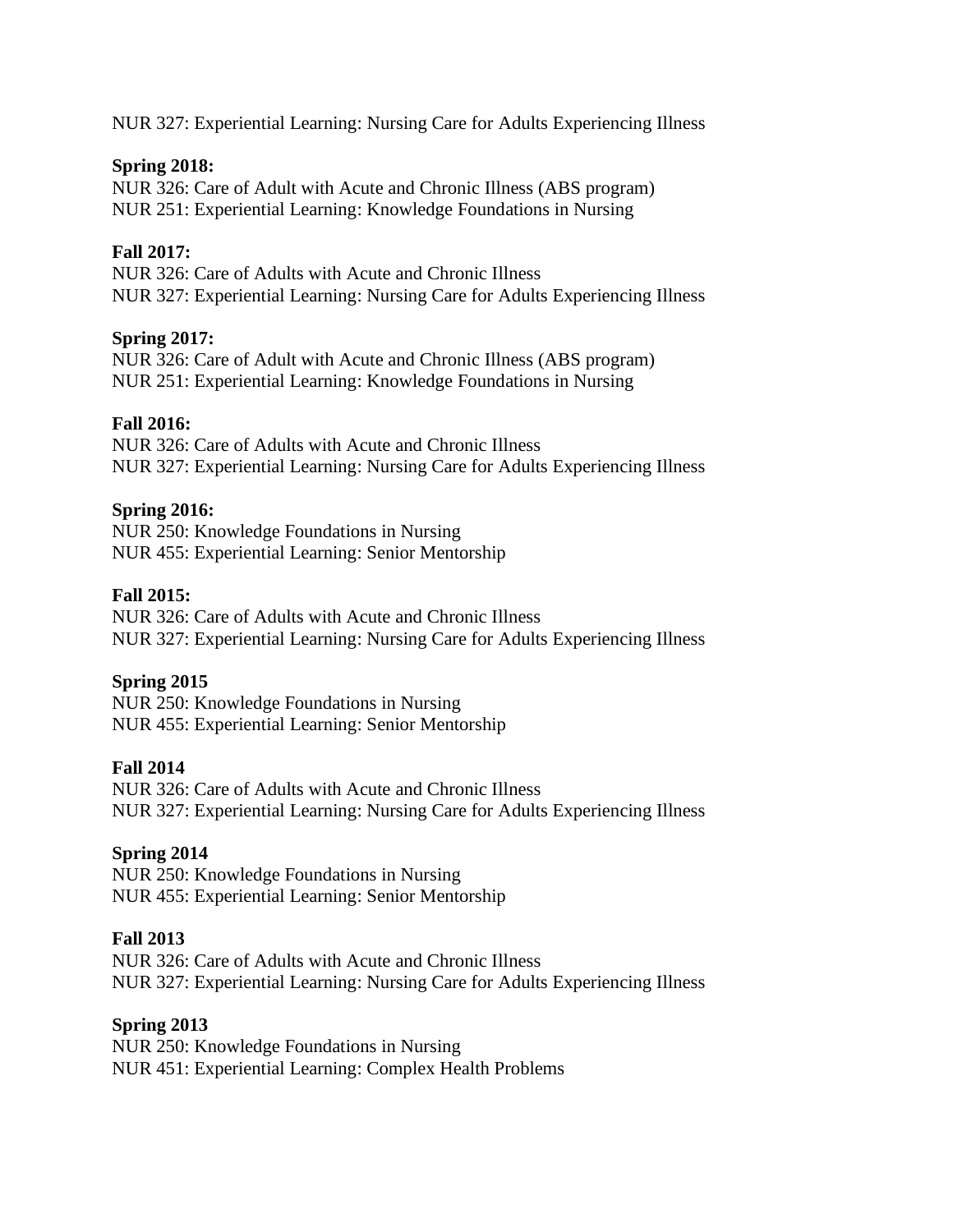# **Fall 2012**

NUR 327: Experiential Learning: Nursing Care for Adults Experiencing Illness NUR 242: Holistic Health Assessment

# **Spring 2012**

NUR 250: Knowledge Foundations in Nursing NUR 451: Experiential Learning: Complex Health Problems

### **Fall 2011**

NUR 327: Experiential Learning: Nursing Care for Adults Experiencing Illness

# **Published Work**

Viveiros, J. & Medeiros, K. (2020). *Using Digital Discovery Boards in a Prelicensure Nursing Course.* Nurse Educator.

Viveiros, J. & Medeiros, K. (2020). *Engaging Students in Clinical Reasoning During a Synchronous Online Class by Leveraging Word Clouds.* Nurse Educator.

# **Unpublished Work**

#### **Work Submitted for Publication:**

Chung, J., Reynolds, T. & Medeiros, K. (2019).*A Pilot Study of the Competency of Electronic Nursing Documentation in Nursing Education.* Nursing Education in Practice.

Chung, J., Reynolds, T. & Medeiros, K. (2018). *Development and Psychometric Properties of the Competency of Electronic Nursing Documentation in Nursing Education.* Journal of Professional Nursing.

Medeiros, K. & Armstrong, D. (2017). *Teaching Health Literacy through an Undergraduate Nursing Curriculum*. Manuscript submitted for publication.

# **Conference Presentations**

#### **Oral Presentations:**

o Invited speaker at New Approaches to Teaching and Learning conference in January 2019 at the University of Massachusetts Dartmouth. Presented on use of Kahoot! in the classroom setting

#### **Poster Presentations:**

- $\circ$  Medeiros, K., Gesner, E., McIntosh, V., Rudd-Arieta, M. & Viveiros, J. (2021). *Improving Student Clinical Reasoning through Observer Role Engagement.*  Presented at Nuts & Bolts for Nurse Educators Conference.
- o Viveiros, J., Medeiros, K. & McIntosh, V. (2020). *Innovative use of word clouds to uncover clinical reasoning in prelicensure students.* Accepted to 28th Annual Conference for Nurse Educators: Clinicians and Educators: "Collaborating to